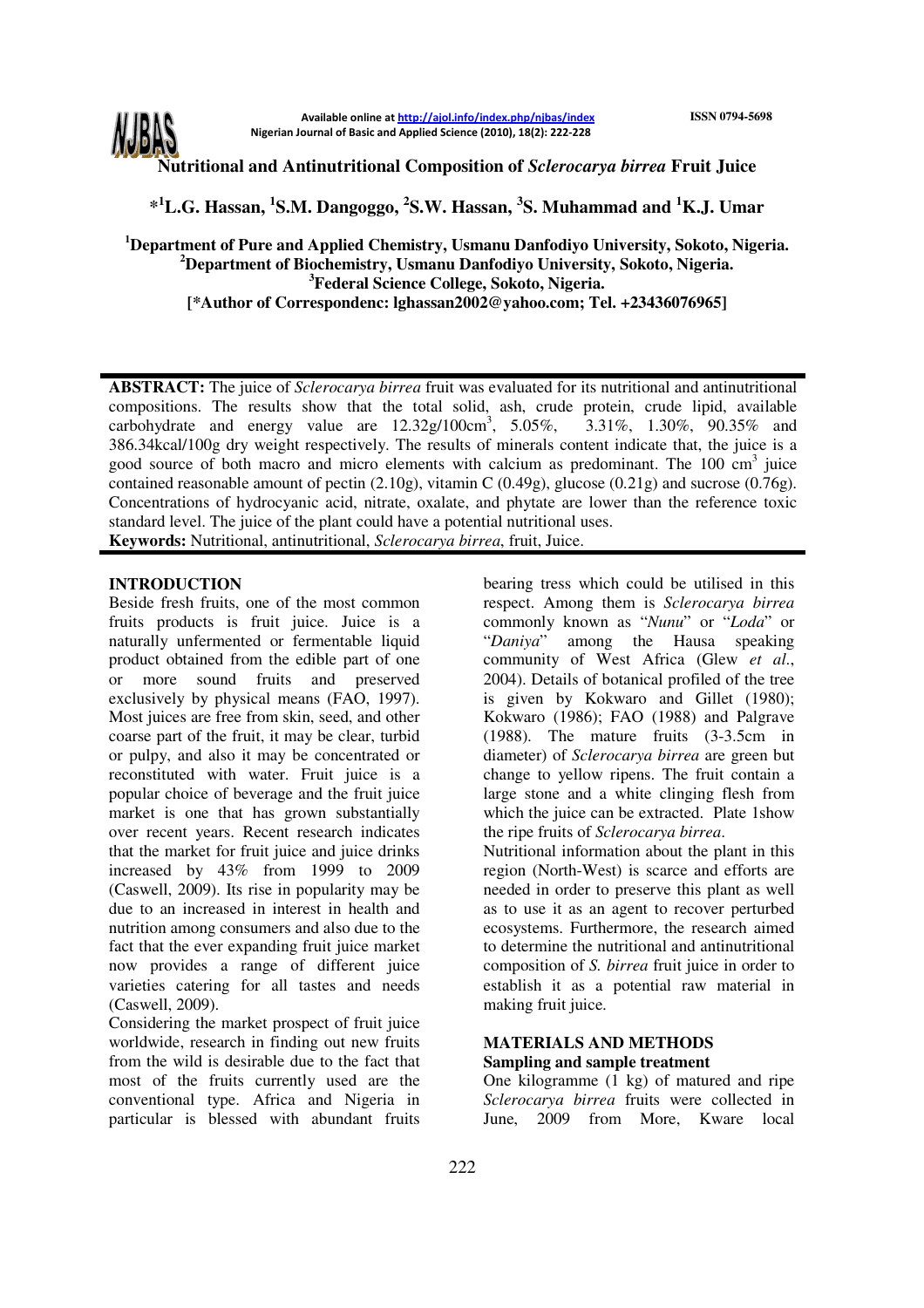government area of Sokoto State, Nigeria. Five trees were randomly selected and the fruits collected from different branches of the selected tree, as described in the method of Hassan and Umar (2004). Representative sample was taken using alternate shovel method (Alan, 1996). The representative sample was thoroughly washed with distilled water and the residual moisture evaporated at room temperature. The juice was manually squeezed and subjected to the nutritional analyses.



**Plate 1:** Ripe fruits of *Sclerocarya birrea*

**Proximate analysis:** Standard methods of AOAC (1990) were used for the proximate analysis. Total solid (TS) was determined by evaporating  $100 \text{cm}^3$  of the juice in an oven at  $105^{\circ}$ C to a constant weight for 24 hrs. The ash content was determined by the incineration of 2g dried sample in a muffle furnace at  $55^{\circ}$ C for 2 hrs. Crude lipid (CL) was Soxhlet extracted from 2g dried sample with n-hexane for 8 hrs. The nitrogen (N) content was estimated by micro-Kjeldahl method and crude protein (CP) content calculated as N% x 6.25. Crude fibre (CF) content was determined by treating 2g dried sample with  $1.25\%$  (w/v)  $H_2SO_4$  and 1.25% (w/v) NaOH. The available carbohydrate (CHO) was calculated by difference. Calorific value (CV) was determined using the following equation:

 $CV(keal/100g) = (CHO x 4) x (CL x 9) x (CP x 4)$ (Hassan *et al*., 2008)

**Minerals analysis:**Mineral analysis was carried out after sample digestion of 1g of the dried sample with  $12$  cm<sup>3</sup> mixture of nitric/perchloric/sulphuric acids in the ratio of 9:2:1 respectively. Ca, Mg, Fe, Co, Mn, Cr, Ni, Cu and Zn were determined by atomic absorption spectrophotometry, Na and K by atomic emission spectrometry (AOAC, 1990),

and P by the molybdenum blue colorimetric method (James, 1995).

**Glucose, Sucrose, Pectin and Vitamin C and pH analysis:** The method of Chopra and Kanwar (1991) was used for determination of glucose and sucrose. The method of Izuagie and Izuagie (2007) was used for determination of vitamin C, while pH and pectin were determined using the method of Belitz and Grosch (2004).

**Antinutritional analysis:** The method of Ola and Oboh (2000) was adopted for determination of phytate. Hydrocyanic acid was determined by the AOAC (1990) method. Oxalate and nitrate were determined by the methods of Krishna and Ranjhan (1980). For determination of tannins the method of van-Burden and Robinson (1981) was employed.

**Statistical Analysis:** Data generated in triplicates were expressed as mean ± standard deviation using SPSS version 10 statistical packages.

## **RESULTS AND DISCUSSION**

**Proximate composition:** The result of proximate analysis is presented in Table 1. The fruit juice had total soluble solids (TS) of 12.3g/100cm<sup>3</sup> , which is higher than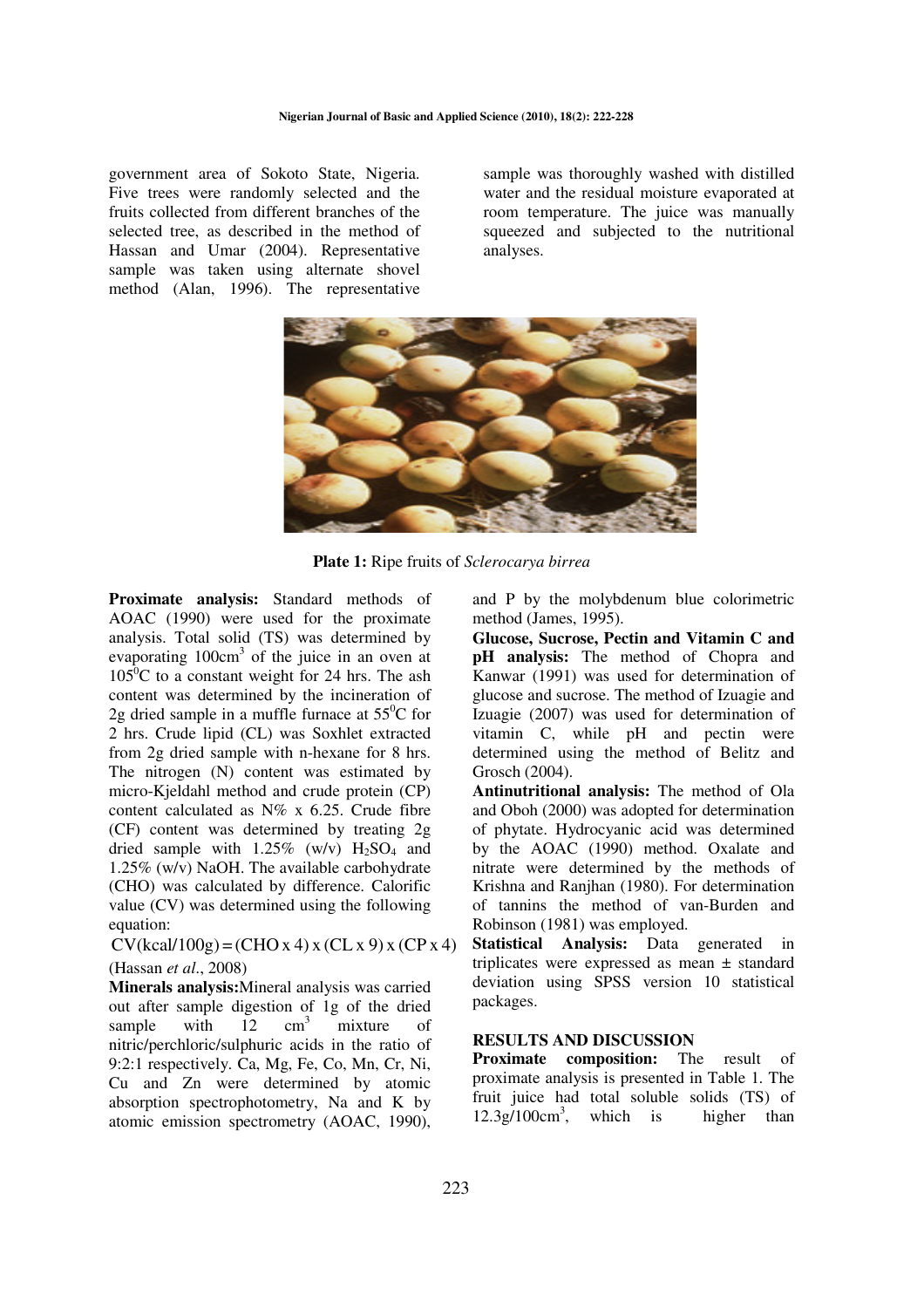3.0g/100cm<sup>3</sup> reported in the juice of *S. birrea* fruit and  $3.4g/100cm<sup>3</sup>$  in the juice of shea nut fruit (Steven *et al*., 2004). The juice also had low total solid content when compared with some fruit juices such as  $15g/100cm^3$  reported in mango (Steven *et al*., 2004), 21.40g/100cm<sup>3</sup> in *Uapaca kirkiana*, and 14.30g/100cm<sup>3</sup> in *Adansonia digitata* (John *et al*., 2007). The TS in fruits juice is an index of sugar content (Steven *et al*., 2004), thus juice is an important source of soluble sugars.

The ash content of the juice was relatively low (5.05% DW) than that of mango fruit juice (8.5% DW) but higher than 1.6% dry weight reported in apple fruit juice (Steven *et al*., 2004). This is an indication that the juice of *S. birrea* fruit contains nutritionally important mineral elements.

The juice crude protein content was low (3.31% DW) but within the range of 2.4-10.30% (DW) reported in shea fruit juice (Steven *et al*., 2004). Low protein content is a general characteristic of fruit juice. Like CP, the CL ontent was low  $(1.30\% \text{ DW})$  which is much higher than  $0.1\%$ reported in orange fruit juice (Al-jedah and Robinson, 2002). Thus, the fruit juice can only contribute about 11.7 kcal/100g (DW), which is low below the daily limit of 30 calories and higher value may cause obesity (Hassan *et al*., 2008).

Crude fibre was not detected in the juice and this is in agreement with the findings of Aljedah and Robinson (2002) and Steven *et al*. (2004) on orange, shea and mango fruit juices. *S. birrea* fruit juice have high CHO content (90.35% DW). The value was higher than 8.5% and 37.5% DW reported for orange and mango fruit juice respectively (Al-jedah and Robinson, 2002); Jadele *et al*., 2003). High CHO content justify the energy providing ability of fruit juice. The calculated CV of the juice was 386.34kcal/100g DW which is lower than 1274 kcal/100g DW for baobab fruit pulp (Chadare *et al*. 2009) and 1378 kcal/100g DW for Zizyphus *sonorensis* fruit pulp (Marcelino *et al*., 2005).

**Minerals composition:**The minerals profile of the juice is reported per  $100 \text{cm}^3$  juice content and result presented in Table 2. Calcium was the most abundant (51.73mg) element followed by potassium (44.54mg) and then magnesium (24.53mg). The calcium content is higher when compared with that of shea (35mg) and mango (10mg) (Steven *et al*., 2004). The contents of sodium and iron were 14.88mg and 8.83mg and were higher than respective values reported in mango juice (20.32mg and 6.10mg) (Steven *et al*., 2004). The juice also contains a reasonable amount of copper (1.07mg), manganese (6.60mg), nickel (0.21mg), zinc (2.96mg) and chromium (0.19mg). This is an indication that, the juice could supplement the body with both macro and microelements.

**Table 1:** Proximate compositions of *Sclerocarya birrea* fruit juice.

| <b>Parameter</b>                    | <b>Concentration</b><br>(g/100g) |
|-------------------------------------|----------------------------------|
|                                     | DW)                              |
| Total solid*                        | $12.32 \pm 1.02$                 |
| Ash                                 | $5.05 \pm 0.61$                  |
| Crude Protein                       | $3.31 \pm 0.10$                  |
| Crude Lipid                         | $1.30 \pm 0.15$                  |
| Crude Fibre                         | ND.                              |
| <b>CHO</b>                          | $90.35 \pm 0.77$                 |
| CV <sub></sub>                      | 386.34±1.90                      |
| (kcal/100g)                         |                                  |
| $*$ g/100cm <sup>3</sup> wet weight | $DW = Dry$ weight                |

 $ND = Not detected$   $CV = Calorific value$ 

CHO = Available Carbohydrate

| <i>birrea</i> fruit juice. |                          |
|----------------------------|--------------------------|
| Element                    | <b>Concentration</b>     |
|                            | (mg/100cm <sup>3</sup> ) |

**Table 2**: Minerals compositions of *Sclerocarya* 

|                | (mg/100cm <sup>3</sup> ) |  |
|----------------|--------------------------|--|
| Na             | $14.88 \pm 6.00$         |  |
| K              | $44.54 \pm 0.41$         |  |
| P              | $0.18 \pm 0.02$          |  |
| Ca             | $51.73\pm 6.0$           |  |
| Mg             | $24.53 \pm 2.06$         |  |
| Cu             | $1.07 \pm 0.10$          |  |
| Mn             | $6.60\pm4.10$            |  |
| Co             | $0.09 \pm 0.01$          |  |
| C <sub>d</sub> | $0.01 \pm 0.00$          |  |
| Ni             | $0.21 \pm 0.10$          |  |
| Fe             | $8.83 \pm 0.15$          |  |
| Сr             | $0.19 \pm 0.10$          |  |
| Pb             | $0.04 \pm 0.02$          |  |
| Zn             | $2.96 \pm 1.0$           |  |

**Pectin, glucose, sucrose and vitamin C content:** The content of pectin, glucose, sucrose, vitamin C and pH of the juice were presented in Table 3. The pectin content of the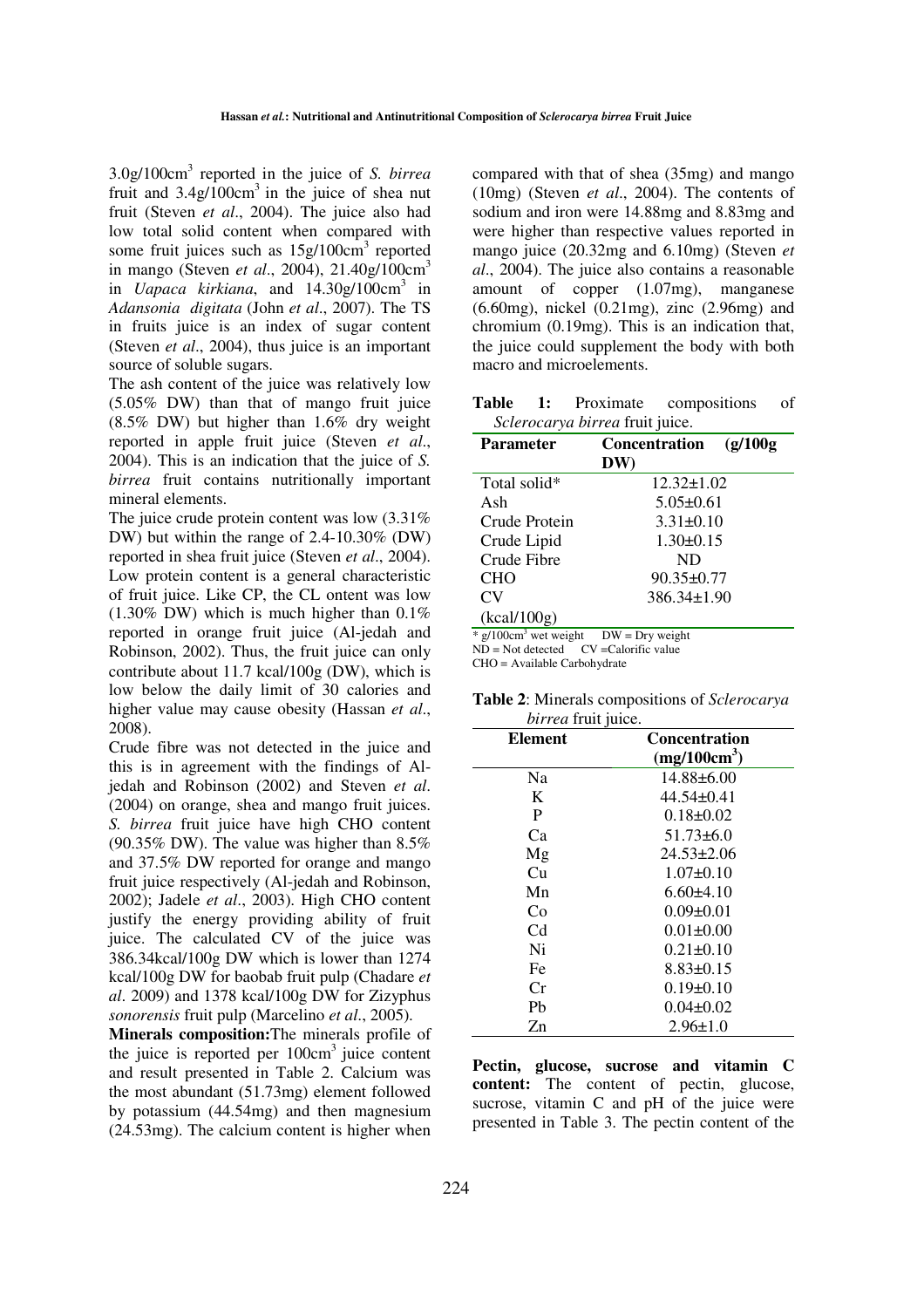juice was  $2.10g/100cm^3$   $(17.0g/100g$  dry weight). The value was higher than  $1.5g/100cm<sup>3</sup>$  in apple fruit juice,  $1.4g/100cm<sup>3</sup>$  in carrots fruit juice, lower than  $4.0g/100 \text{cm}^3$  in citrus fruit juice and is within the range of 0.5-  $3.5g/100cm<sup>3</sup>$  in orange fruit juice as reported by Belitz and Grosch (2004). The high pectin content of the juice could be the reason for its thickness, which makes it to stay for long with out drying out. Pectin is not digestible but is considered a beneficial dietary fibre (Willats *et al.*, 2006).

The respective glucose and sucrose content of the juice are  $0.21g/100cm^3$   $(1.70g/100g)$  DW) and  $0.76g/100cm^3$   $(6.16g/100g)$  DW). The concentration of glucose was low when compared with 4.1g/100g DW in *Uapaca kirkiana* fruit juice but that of sucrose was higher than 1.5g/100g DW for *Uapaca kirkiana* fruit juice as reported by Leakey (1999). The sweetness of the juice could be attributed to the

glucose and sucrose content, which are important macronutrient that provides quick source of energy to the body (Gailliot *et al*., 2007).

The vitamin C content of the juice was 0.49g/100cm<sup>3</sup> (3.97g/100g DW). The value recorded was lower than 27.70mg/100g DW in mango juice, 44.10g/100g dry weight in apple fruit juice and 41.82g/100g DW in pine apple fruit juice reported by (Marcelino *et al*., 2005). The value recorded indicates that, the juice is a good source of vitamin C which is essential for collagen formation, and aids iron to stay in reduced state (Baneria, 1976).

The pH of the juice was 4.30. This indicated lower acidic value when compared with 3.58 for *Mangifera indica* fruit juce reported by John *et al*. (2007). The result obtained indicates the acidic nature of the juice which could be due to the presence of organic acids in the juice (Grivetti, 1981).

Table 3: <sub>P</sub>H, pectin, glucose, sucrose and vitamin C content of the juice (g/100cm<sup>3</sup>).

| $_{\rm P}$ H    | Pectin          | <b>Glucose</b>  | <b>Sucrose</b>  | Vitamin C       |
|-----------------|-----------------|-----------------|-----------------|-----------------|
| $4.30 \pm 0.20$ | $2.10 \pm 0.10$ | $0.21 \pm 0.01$ | $0.76 \pm 0.21$ | $0.49 \pm 0.13$ |

**Antinutritional composition:** The result of antinutritional factors was presented in Table 4. The phytate content of the juice was 42.80mg/100cm<sup>3</sup> (346.68mg/100g DW). The value is higher compared to 2.88mg/100g DW in Banana fruit juice, 4.08mg/100g DW in Apple fruit juice as reported by Onibon *et al*. (2007). Phytate chelates with mineral elements and protein in monogastic animals and render them not bioavailable (Fergusin *et al*., 1993).

The juice has high tannin content of 338.80mg/100cm<sup>3</sup> (2,744.28mg/100g DW). The value was higher compared to 3.40mg/100g DW for Banana fruit juice, 8.5mg/100g DW for Apple fruit juice reported by Onibon *et al*. (2007). The astringent flavour of the juice could be associated with the high tannin content; tannin in the biological system have the ability to chelate protein making it impossible or difficult to digest (Alerto, 1993).

Table 4: Antinutritional compositions of *Sclerocarya birrea* fruit juice (mg/100cm<sup>3</sup>).

| <b>Phytates</b>  | Tannins           | <b>Oxalates</b> | Cvanides        | <b>Nitrates</b> |  |
|------------------|-------------------|-----------------|-----------------|-----------------|--|
| $42.80 \pm 0.96$ | $338.80 \pm 5.40$ | $0.42 \pm 0.20$ | $0.79 \pm 0.12$ | $0.21 \pm 0.11$ |  |

The total oxalate content of the juice was  $0.42$ mg/100cm<sup>3</sup> (3.40mg/100g DW). The value was relatively lower than 4.50mg/100g DW for Banana fruit juice, but higher than 3.15mg/100 DWs for Apple fruit juice (Onibon *et al*., 2007). Presence of oxalate in food causes irritation in the mouth and interfere with absorption of divalent minerals particularly calcium by forming insoluble salt with them (Hassan and

Umar, 2004). Consumption of oxalates may results in kidney disease (Onibon *et al*., 2007). The amount of hydrocyanic acid of the juice was 0.79mg/100cm<sup>3</sup> (6.40mg/100g DW). This value was relatively higher than 4.9mg/100g DW in banana fruit juice (Onibon *et al*., 2007). The concentration of hydrocyanic acid in the juice is within the permissible level of 200mg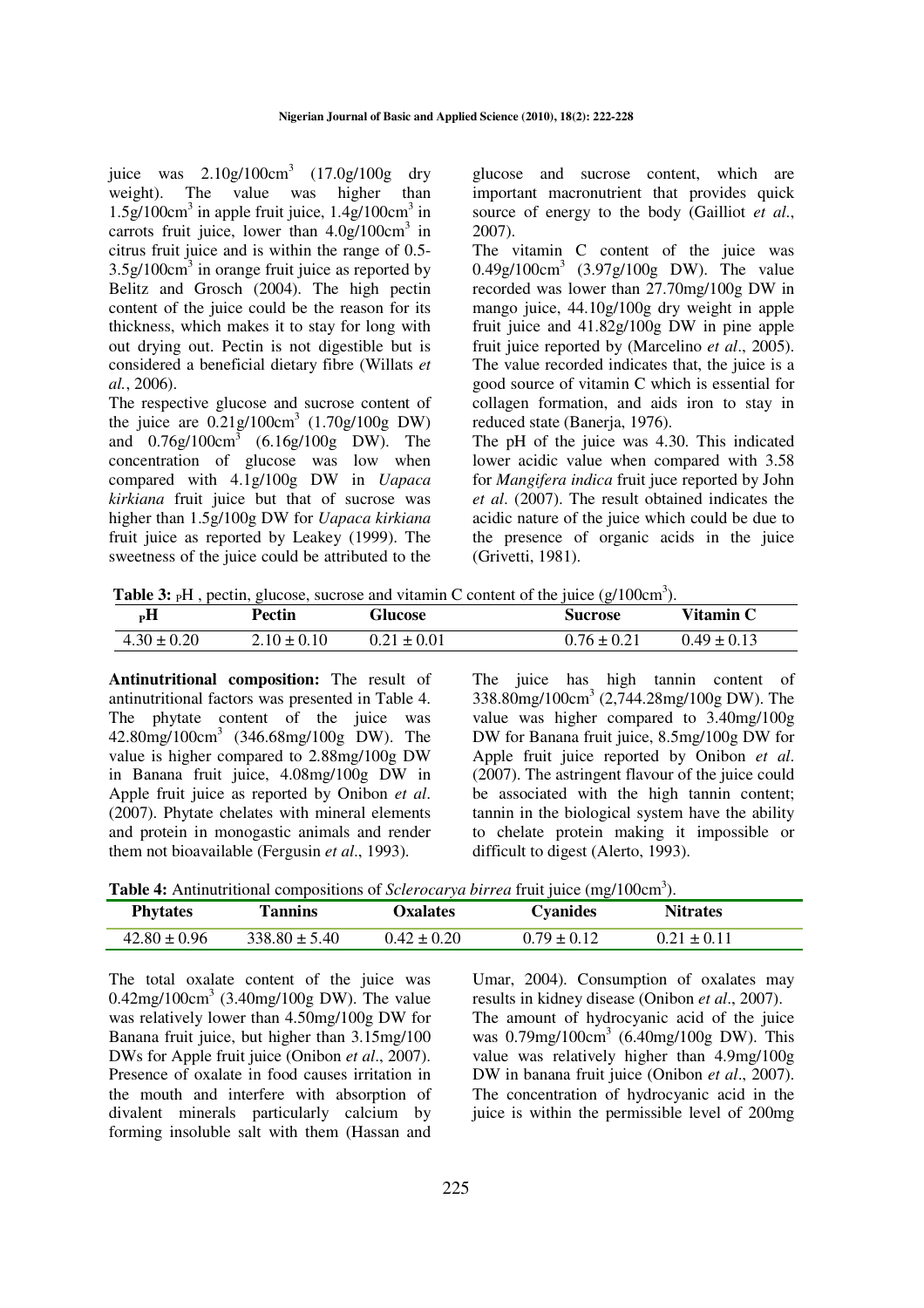HCN/100g for human consumption (Umar, 2005).

The nitrate content of the juice  $0.21$ mg/100cm<sup>3</sup> (1.70mg/100g) was high compared to 0.13mg/100g DW for apples fruit juice but lower than 5.87mg/100g DW for straw berries fruit juice reported by Nabrzysky and Gajewska (2009).

To predict the bioavailability of some divalent elements especially calcium, iron and zinc, antinutrients ratios were calculated. From the result (Table 5), it was observed that [oxalate]/[Ca], [oxalate]/[Ca+Mg] ratio are below the critical level known to impair calcium bioavailability (Umar, 2005). Similarly, [Ca] [phytate]/[Zn] and [phytate]/[Zn] ratios were below the critical level known to impaired zinc bioavailability (Umar, 2005). Also, [phytate]/[Ca] are also low compared to the critical value known to cause calcium deficiency by the phytate. Mitchikpe *et al*. (2008) reported that, for iron bioavailability, [phytate]/[Fe] should not exceed 0.4; the result obtained was slightly above the critical value which called for consumption of iron enhancers such as vitamin C and meat together with the juice.

**Table 5:** Antinutrients to Nutrients molar ratio of *Sclerocarya birrea* fruit juice

|                        |                | J        |
|------------------------|----------------|----------|
| Antinutrients to       | Ratio          | Critical |
| <b>Nutrients Ratio</b> |                | level    |
| [Oxalate]/[ca]         | $4.69x10^{-3}$ |          |
|                        |                | 2.5      |
| [Oxalate]/[ca+ Mg]     | 0.18           |          |
|                        |                | 2.5      |
| [Ca][Phytate]/[Zn]     | $1.49X10^{-2}$ |          |
|                        |                | 0.5      |
| [Phytate]/[Ca]         | $4.95X10^{-2}$ |          |
|                        |                | 0.2      |
| [Phytate]/[Fe]         | 0.41           |          |
|                        |                | 0.4      |
| [Phytate]/[Zn]         | 1.42           | 10       |

**Conclusion:** The analytical results revealed that, the juice is potentially a good source of carbohydrate, vitamin C and some essential mineral elements especially calcium, magnesium and potassium which are found in high concentration. Due to its pectin content the juice could be use as a raw material in some beverage industries. The antinutrients to nutrients molar ratio indicate that the juice is safe for consumption.

## **REFERENCES**

- Alan, W. (1996). Soil and the environment: An introduction, Cambridge University press.
- Alerto, V. A. (1993). Allelo chemical in plant food and feeding stuffs I. Nutritional, biochemical and physiopatholgical aspects in animal production. *Veterinary Human Toxicology*. 35: 57-67.
- Al-jedah, J.H and Robinson, R. K. (2002). Nutritive Value and Microbiological Safety of Fresh Fruit Juices sold through Retail Outlets in Qatar. *Parkistan Journal of Nutrition*. **1(2):** 79-81.
- AOAC (1990). Official methods of analysis, 14<sup>th</sup> edition, Association of Official Analytical Chemists, Washington DC.
- Banerja, G.C. (1976). A text book of Animal husbandry 4<sup>th</sup> edition. Kapstan Printers. West Bergel pp 270-290.
- Belitz, H. D and Grosch, W. (2004). Chemistry of Pectin and its Pharmaceutical uses. Springer, Berlin. Pp 3-5.
- Caswell, H. (2009). The role of fruit juice in the diet. An over view. British Nutrition Foundation. *Nutrition Bulletin* **(34):** 273- 288.
- Chadare, F. J., Linnemann, A. R., Hounhouigan, J. D., Nout, M.J.R and Van Boekel, M.A.J.S. (2009). Baobab Food Products: A Review on their Compositon and Nutritional Value. Critical Reviews in Food Science and Nutrition. 49: 254-274.
- Chopra, S.L. and Kanwar J.S. (1991). Analytical Agricultural Chemistry. 4<sup>th</sup> edition. Kalyani, New Delhi. Pp. 311- 315,336-350.
- FAO. (1988). Non timber uses of some selected arid zone trees and shrubs in Africa. Food and Agricultural Organization, conservation guide 19, Rome. Pp.333.
- FAO. (1997). *Guidelines for Small scale Fruit and Vegetable Processors*. FAO Agricultural Services Bulletin. 127. Hay-on-Wye: Midway Technology Ltd.
- Fergusion, E. L., Gibson, R.A., Opara-obisaw, O., Stephen, A.M and Thomson, L. U. (1993). The Zinc, calcium, copper,magnesium, non-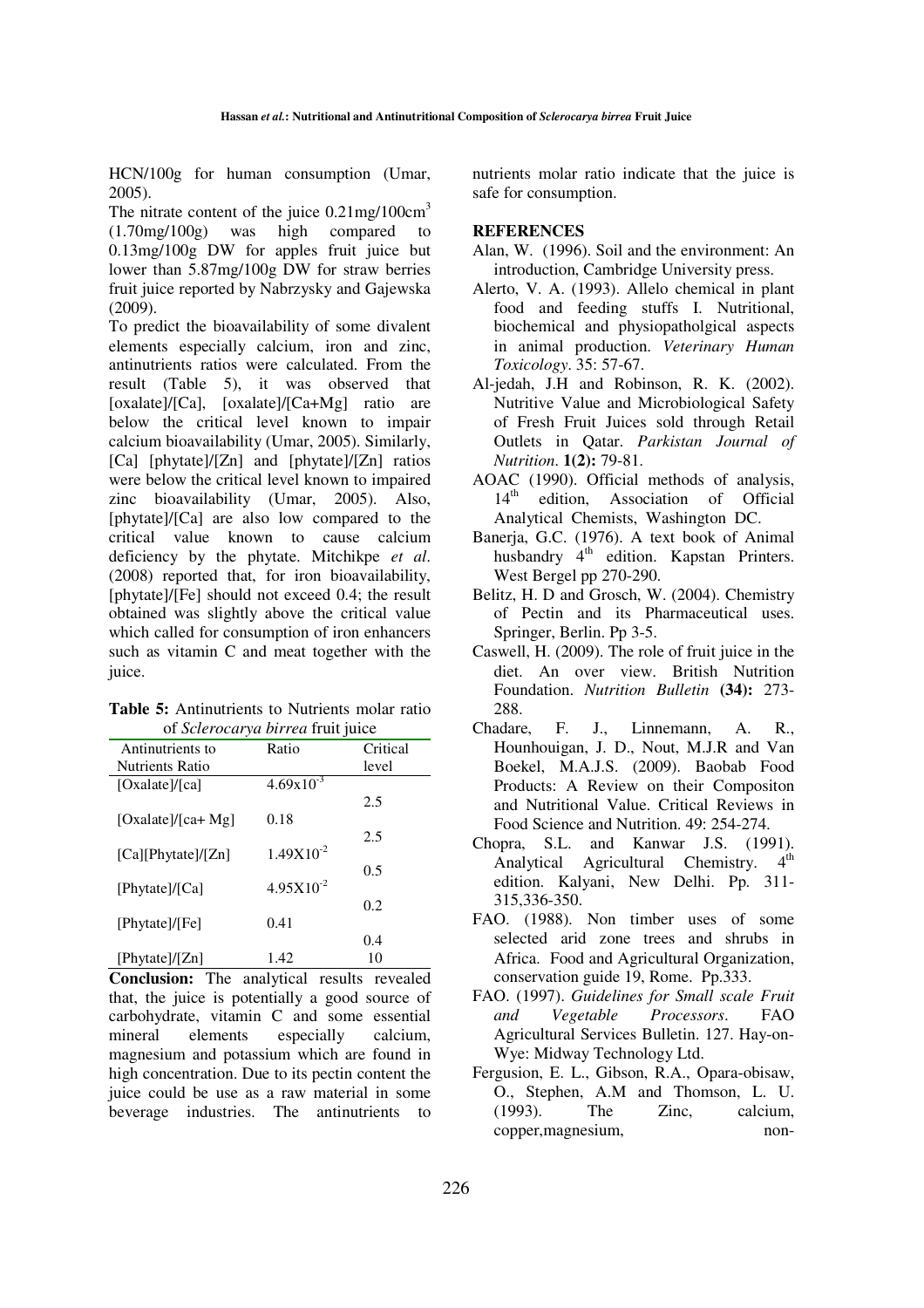starchpolysaccharide and phytate content of seventy eight locally grown and prepared African foods. *Journal of Food Analysis*. **6:** 337-342.

- Gailliot, M. T., Baumeister, R. F., Dewall, C.N., Mane, J.K and Brewer, L. E. (2007). Self control relies on glucose as a limited energy source: Will power is more than a metaphore". *Journal of Personality and Social Psycology.* **92:** 325-336.
- Glew, R. S., Vanderjagt, D. J., Huang, Y. S. and Chuang, L. T. (2004). Nutritional analysis of the edible pit of *Sclerocarya birrea* in the Republic of Niger (daniya, Hausa). *Journal of Food Composition and Analysis* **17:** 99- 111.
- Grivetti, L.E. (1981). Perspective on dietary utilization of wild plants, nutritional status and agricultural development. Fresno, California: International Geographical Union Commission of Rural Development (Symposium). Pp. 23-25.
- Hassan, L. G. and Umar, K. J. (2004). Proximate and mineral compositions of seeds and pulp of *Parkia biglobosa*. *Nigerian Journal of Basic and Applied Sciences* **(13):** 15-27.
- Hassan, L.G., Muhammad, M.U., Umar, K.J. and Sokoto, A.M. (2008). Comparative Study on the Proximate and Mineral Contents of the Seeds and Pulp of Sugar Apple (*Annona squamosa*). *Nigerian Journal of Basic and Applied Sciences.* **16(2):** 174-177.
- Izuagie, A. A. and Izuagie, F. O. (2007). Iodometric determination of ascorbic acid (Vitamin C) in citrus fruit. *Research Journal of Agriculture and Biological Science* **3(5):** 367-369.
- Jadele, S, Hau, A.M. and Von Oppen, M. (2003). Analysis of the world market for mango and its importance for developing countries. Conference on International Agricultural Research for Development. http://en.Wikepedia.org/Wiki/file:mango. Retrieved on 9<sup>th</sup> February 2009.
- James, C.A. (1995). *Analytical Chemistry of Food*. Chapman and Hill, London.
- John, S., Isabel, R., Festus, A., Victoria, N and Jarrett, M. (2007). Physicochemical and organoleptic characteristics of *Uapaca*

*kirkiana*, *Strychnos cocculoides*, *Adansonia digitata* and *Mangifera indica* fruit products. *International Journal of Food Science and Technology*. 42: 836-841.

- Kokwaro, J.O. (1986). Flora of Tropical East Africa. A.A.Balkema, Rotterdam. C. Pp.206.
- Kokwaro, J.O. and Gillet, J.B. (1980). Notes on the *Anacardiaceae* of East Africa. Kew Bull. 34(4): 756.
- Krishna, G. and Ranjhan, S.K. (1980). *Laboratory manual for nutrition research*. Vikas Publishing House PVT Ltd, Ghaziabad, U.P (India).
- Leakey, R. R. B. (1999). Potential for novel food products from agroforestry trees: a review. *Food Chemistry*. **66:** 1-14.
- Marcelino, M., Samuel, C., Irma, L., Camacho, H., Antelmo, R and Francisco, D. (2005). Physicochemical and nutritional characteristics of the fruit of *Zizyphus sonorensis*. *International Journal of Food Sciences and Nutrition.* **56(8):** 587-596.
- Mitchikpe, E. C. S., Dossa, R. A. M., Ategbo, E. A. D., Vanraaij, J. M. A. Hulshof, P. J. M and Kok, F. J. (2008). *Journal of Food Composition and Analysis.* **21:** 17-25
- Nabrzysky, M and Gajewska, R. (2009). The content of nitrates and nitrites in fruits, vegetables and other food stuffs. *American Journal of Clinical Nutrition*. **45(3):** 167- 180.
- Ola, F.L and Oboh, G. (2000). Food value of two Nigerian edible Mushrooms (*Termitomycetes stratus and Termitomycetes robustus*). *The Journal of Technoscience* **4:**1-3.
- Onibon, V.O., Abulude, F.O and Lawal, L.O. (2007). Nutritional and Anti-Nutritional Composition of some Nigerian Fruits. *Journal of Food Technology*. **5(2):** 120-122.
- Palgrave, K.C. (1988). Trees of Southern Africa, Struck publishers. Cape Town. Pp-335.
- Steven, M., Walter, K., Zeev, W., Armelle, D and Bishu, C. (2004). Nutrition Values and Indigenous Preferences for Shea Fruits (*Vitellaria paradoxa*) in African Agroforestry Parklands. Economic Botany. **58(4):** 588-600.